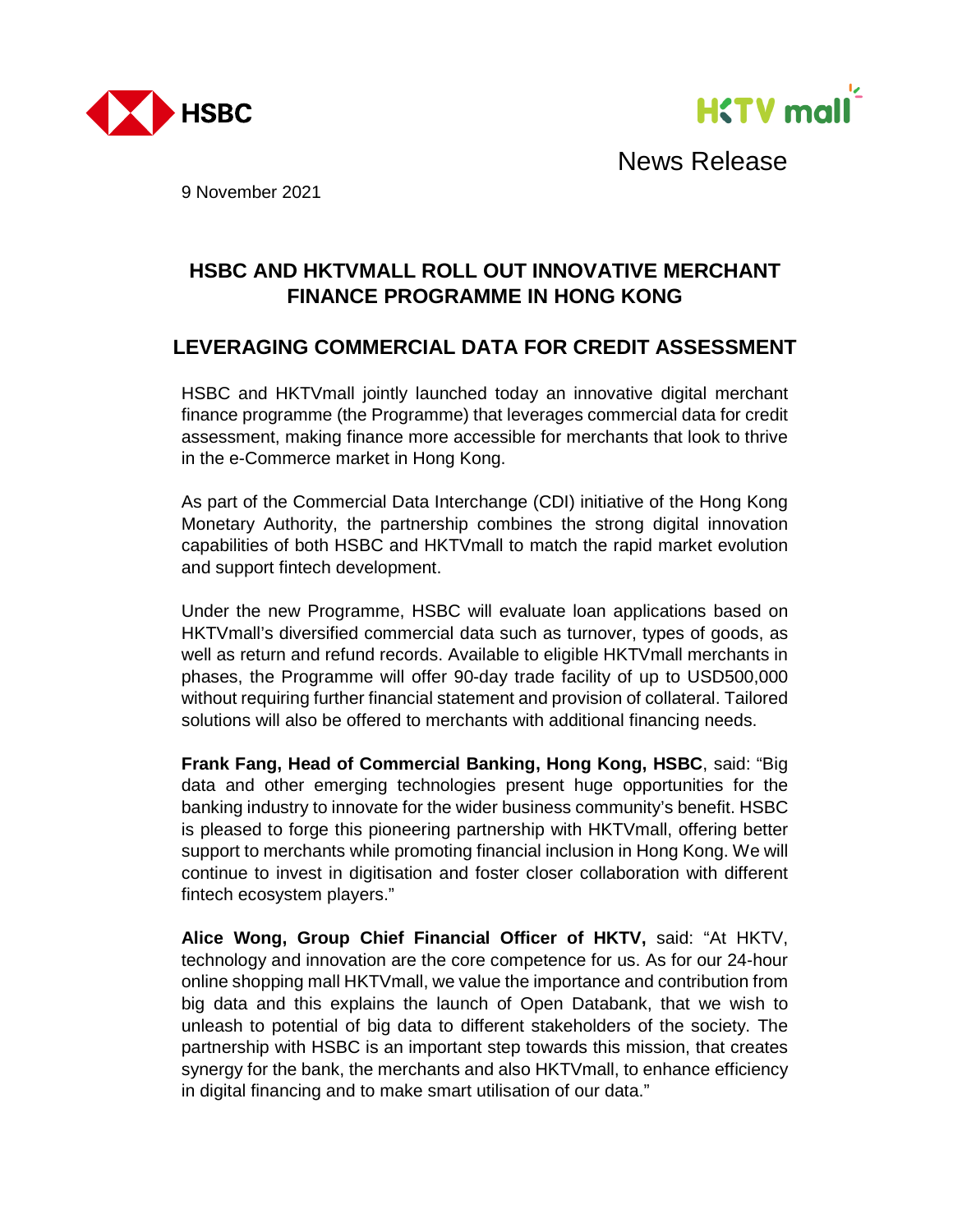HSBC and HKTVmall announced a partnership aiming to simplify merchant finance with commercial data in February 2021. Both parties eventually jointly developed a data-driven credit decision-making process and end-to-end trade loan application experience for merchants.

Centralfield Computer Limited, a HKTVmall merchant, was offered the first digital trade loan under the Programme last week. Around 200 HKTVmall merchants will be invited into the first phase of the Programme.

HSBC is dedicated to promoting the development of e-Commerce and the new economy. Since June 2019, HSBC has already supported over 50 new economy companies through the HSBC GBA+ Technology Fund, which was recently upsized from USD880 million to USD1.13 billion to accommodate strong customer demand.

*ends/more*

\* CDI is a consent-based financial infrastructure being developed by the HKMA. It would enable more secure and efficient data flow between banks and sources of commercial data, allowing SMEs to use their own data to enhance their access to financial services.

**Photo:** Frank Fang, Head of Commercial Banking, Hong Kong, HSBC (left), and Alice Wong, Group Chief Financial Officer, HKTV (right), announced that HSBC and HKTVmall have jointly launched an innovative merchant finance programme leveraging commercial data for credit assessment.



## **Media enquiries:**

| <b>HSBC</b>     |           |                             |
|-----------------|-----------|-----------------------------|
| Agnes W Y Tin   | 2822 4958 | agnestin@hsbc.com.hk        |
| Valerie K Y Sun | 3989 9374 | valerie.k.y.sun@hsbc.com.hk |
| <b>HKTVmall</b> |           |                             |
| Jessie Cheng    | 3145 4118 | chengcm@hktv.com.hk         |
| Ruby Tsang      | 3145 6276 | rubytsang@hktv.com.hk       |